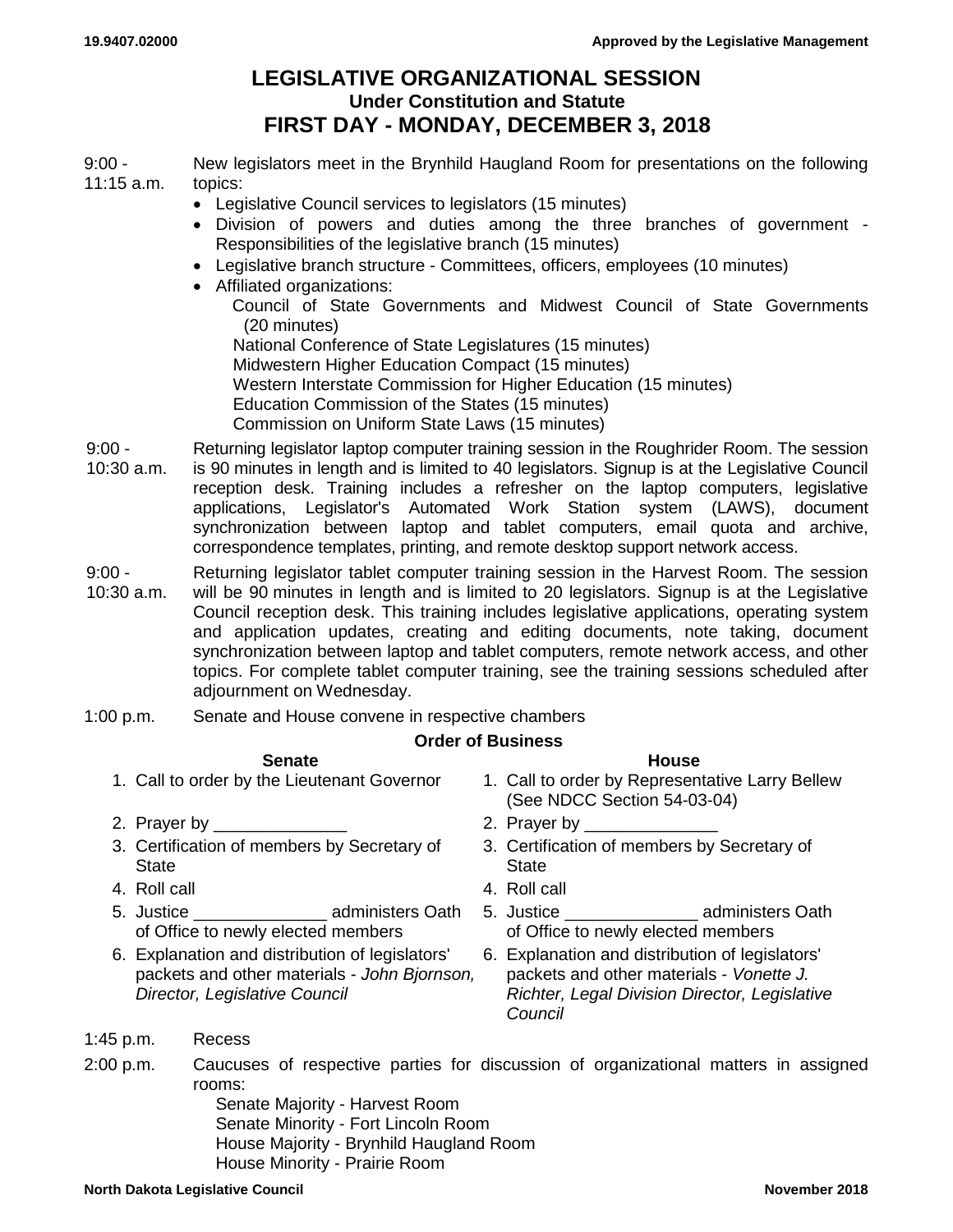2:20 p.m. Senate and House reconvene

## **Senate House**

- 
- 8. Election of Journal Reporter **8. Election of Journal Reporter**
- 
- 10. Lieutenant Governor administers Oath of Office to Secretary of the Senate, Journal Reporter, and Sergeant-at-Arms
- 
- 12. Adoption of temporary rules 12. Adoption of temporary rules
- 13. Selection of seats 13. Selection of seats
- 14. Appointment of procedural committees: 14. Appointment of procedural committees:
	- a. Temporary committee to inform Governor and House that Senate is organized (3)
	-
	-
	-
	-
	-
	-
	-

- 7. Election of Secretary of the Senate 7. Election of Chief Clerk of the House
	-
- 9. Election of Sergeant-at-Arms 9. Election of Sergeant-at-Arms
	- 10. Former Speaker administers Oath of Office to Chief Clerk of the House, Journal Reporter, and Sergeant-at-Arms
- 11. Election of President Pro Tempore 11. Election of Speaker and administration of Oath of Office by former Speaker
	-
	-
	- - a. Temporary committee to inform Governor and Senate that House is organized (3)
	- b. Committee on Committees (8) b. Committee on Committees (11)
	- c. Delayed Bills (5) c. Delayed Bills (5)
	- d. Committee Rooms (3) d. Committee Rooms (3)
	- e. Employment (5) e. Employment (5)
	- f. Correction and Revision of the Journal (3) f. Correction and Revision of the Journal (5)
	- g. Rules (9) g. Rules (7)
	- h. Inaugural Planning (3) h. Inaugural Planning (3)
- 15. Committee and administrative announcements
	- a. Each legislator must meet with photographer for taking official photograph before adjournment.
	- b. Returning legislators can sign up for training courses scheduled for Tuesday. Signup lists at Legislative Council reception desk.
- 3:00 p.m. Adjournment until 9:00 a.m. Tuesday
- 3:15 p.m. Meeting of Rules and Employment Committees of each house in announced rooms Meeting of Senate Committee on Committees and House Committee on Committees Meeting of any other committee at the call of the chairmen as announced prior to recess
- $3:15 -$ New legislator laptop computer distribution and training session in the Roughrider Room.
- 5:15 p.m. The session is 2 hours in length and is limited to 10 legislators. Additional distribution and training sessions are available after adjournment on Wednesday. Signup is at the Legislative Council reception desk. The session includes laptop computer distribution, cybersecurity training, review of policies governing computer use, training on software applications used by legislators, correspondence templates, printing, and remote network access. Tablet computer distribution and training for new legislators will be held separately after adjournment on Wednesday.

# **SECOND DAY - TUESDAY, DECEMBER 4, 2018**

9:00 a.m. Reconvene in respective chambers

- Prayer by chaplain
	- Senate \_\_\_\_\_\_\_\_\_
- House - $\_$ Roll call and announcements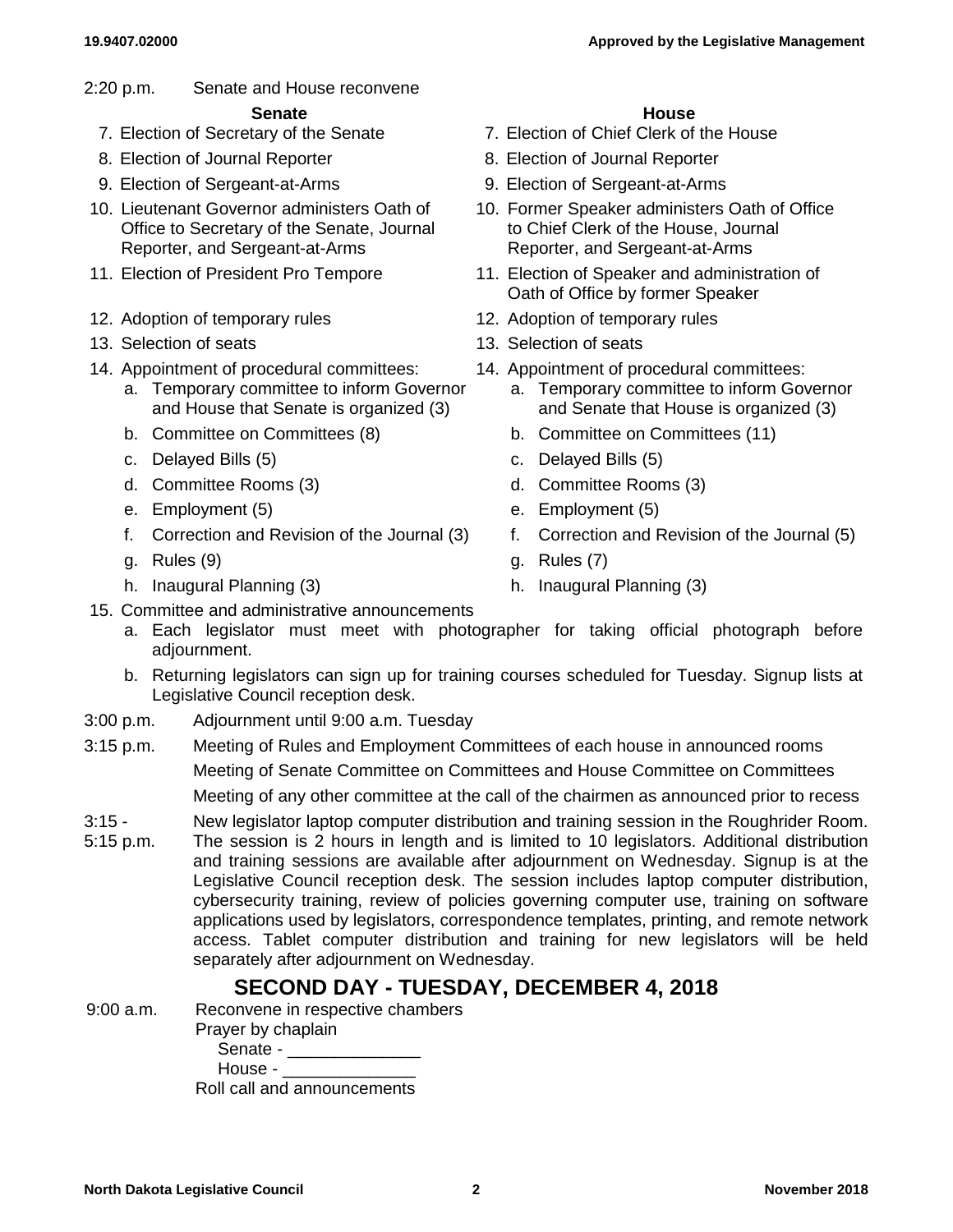### 9:10 a.m. **Joint Session - House Chamber**

Report of findings and recommendations of interim committees by the Chairman of the Legislative Management, the Director of the Legislative Council, the Legislative Budget Analyst and Auditor, and the Legal Division Director of the Legislative Council

Presentation on workplace harassment policy and on legislative ethics and laws and rules governing the activities and conduct of public officials

Remarks on workplace harassment and legislative ethics - Majority Leaders

Remarks on workplace harassment and legislative ethics - Minority Leaders

- 10:45 a.m. Adjournment until 8:30 a.m. Wednesday
- 11:00 a.m. New legislators meet in the Brynhild Haugland Room for presentations and a question and answer session on the legislative process:
	- Explanation of legislative rules (15 minutes)
	- Explanation of daily routine of the House and Senate Floor procedures, orders of business, "carrying" bills (15 minutes)
	- Explanation of the procedure a bill follows to become law Introduction, hearings, amendment, crossover, conference committee, final passage, presentation to Governor (15 minutes)
	- Explanation of unique statutory requirements for certain bills (5 minutes)
- 12:30 2:00 p.m. Returning legislator laptop computer training session in the Roughrider Room. The session is 90 minutes in length and is limited to 40 legislators. Signup is at the Legislative Council reception desk. Training includes a refresher on the laptop computers, legislative applications, LAWS, document synchronization between laptop and tablet computers, email quota and archive, correspondence templates, printing, and remote desktop support network access.
- 12:30 2:00 p.m. Returning legislator tablet computer training session in the Harvest Room. The session will be 90 minutes in length and is limited to 20 legislators. Signup is at the Legislative Council reception desk. This training includes legislative applications, operating system and application updates, creating and editing documents, note taking, document synchronization between laptop and tablet computers, remote network access, and other topics. For complete tablet computer training, see the training sessions scheduled after adjournment on Wednesday.
- 2:15 p.m. Caucuses of respective parties for discussion of legislative rules amendments: Senate Majority - Harvest Room Senate Minority - Fort Lincoln Room House Majority - Brynhild Haugland Room House Minority - Prairie Room

Meetings of committees at call of the chairmen

- 2:45 p.m. Legislators not otherwise occupied meet in the Brynhild Haugland Room for presentations on the purpose and use of legislative documents:
	- Bills, resolutions, amendments (committee reports), Session Laws, and North Dakota Century Code
	- Daily calendars, weekly committee schedules, journals, and bill status
	- Budget status reports, fiscal notes, and executive budget report
	- Committee minutes and Legislative Management reports Legislative Council's library and records
- $2.45 -$ 4:15 p.m. Returning legislator laptop computer training session in the Roughrider Room. The session is 90 minutes in length and is limited to 40 legislators. Signup is at the Legislative Council reception desk. Training includes a refresher on the laptop computers, legislative applications, LAWS, document synchronization between laptop and tablet computers, email quota and archive, correspondence templates, printing, and remote desktop support network access.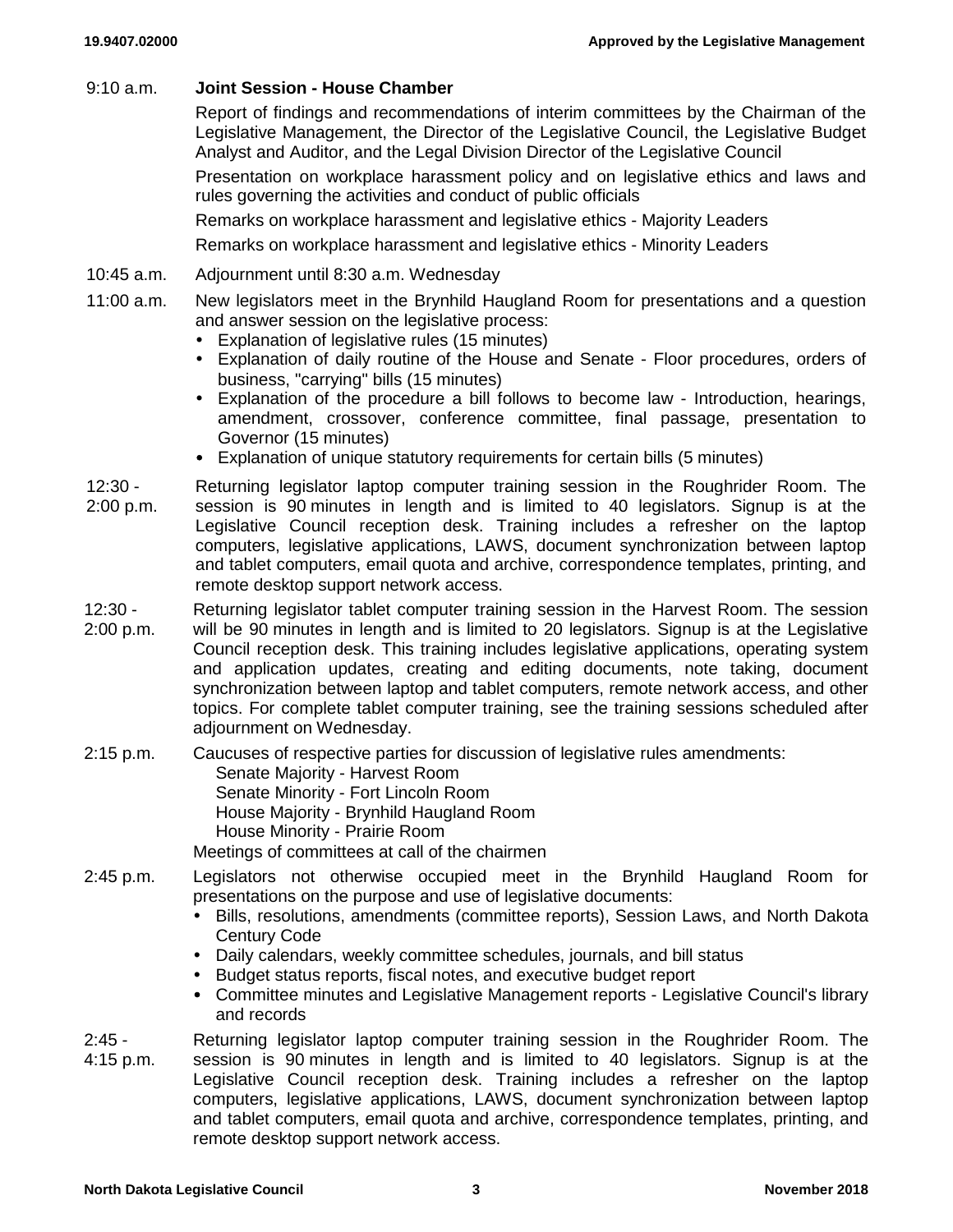| $2:45 -$<br>4:15 p.m. | Returning legislator tablet computer training session in the Harvest Room. The session<br>will be 90 minutes in length and is limited to 20 legislators. Signup is at the Legislative<br>Council reception desk. This training includes legislative applications, operating system<br>and application updates, creating and editing documents, note taking, document<br>synchronization between laptop and tablet computers, remote network access, and other<br>topics. For complete tablet computer training, see the training sessions scheduled after<br>adjournment on Wednesday.                                                                            |
|-----------------------|-------------------------------------------------------------------------------------------------------------------------------------------------------------------------------------------------------------------------------------------------------------------------------------------------------------------------------------------------------------------------------------------------------------------------------------------------------------------------------------------------------------------------------------------------------------------------------------------------------------------------------------------------------------------|
| $8:30$ a.m.           | THIRD DAY - WEDNESDAY, DECEMBER 5, 2018<br>Call to order in respective chambers<br>Prayer by chaplain<br>Senate - _______________<br>House - $\_\_$<br>Roll call<br>Recess                                                                                                                                                                                                                                                                                                                                                                                                                                                                                        |
| 8:40 a.m.             | Caucuses of respective parties for discussion of committee assignments:<br>Senate Majority - Harvest Room<br>Senate Minority - Fort Lincoln Room<br>House Majority - Brynhild Haugland Room<br>House Minority - Prairie Room                                                                                                                                                                                                                                                                                                                                                                                                                                      |
| 9:10 a.m.             | Reconvene<br>Committee reports (including announcements of standing committee appointments)<br>Selection and administration of oath of any officer not selected on Monday<br>Adoption of permanent rules<br>All other unfinished business<br>Announcements                                                                                                                                                                                                                                                                                                                                                                                                        |
| $9:40$ a.m.           | Recess                                                                                                                                                                                                                                                                                                                                                                                                                                                                                                                                                                                                                                                            |
| $9:55$ a.m.           | Reconvene in House chamber                                                                                                                                                                                                                                                                                                                                                                                                                                                                                                                                                                                                                                        |
| $10:00$ a.m.          | <b>Joint Session - House Chamber</b>                                                                                                                                                                                                                                                                                                                                                                                                                                                                                                                                                                                                                              |
|                       | Presentation by the Governor of the executive budget and revenue proposals                                                                                                                                                                                                                                                                                                                                                                                                                                                                                                                                                                                        |
| $10:45$ a.m.          | Adjourn                                                                                                                                                                                                                                                                                                                                                                                                                                                                                                                                                                                                                                                           |
| 11:00 a.m.            | <b>Budget Section convenes in Senate chamber</b>                                                                                                                                                                                                                                                                                                                                                                                                                                                                                                                                                                                                                  |
| 2:00 p.m.             | 12:00 noon - New legislator laptop computer distribution and training session in the Roughrider Room.<br>The session is 2 hours in length and is limited to 10 legislators. Signup is at the<br>Legislative Council reception desk. The session includes laptop computer distribution,<br>cybersecurity training, review of policies governing computer use, training on software<br>applications used by legislators, document synchronization between laptop and tablet<br>computers, correspondence templates, printing, and remote network access. Tablet<br>computer training for new legislators will be held separately after adjournment on<br>Wednesday. |
| 2:00 p.m.             | 12:00 noon - New and returning legislator tablet computer distribution and training session in the<br>Harvest Room. The session will be 2 hours in length and is limited to 15 legislators.<br>Signup is at the Legislative Council reception desk.                                                                                                                                                                                                                                                                                                                                                                                                               |
| $2:30 -$<br>4:30 p.m. | New legislator laptop computer distribution and training session in the Roughrider Room.<br>The session is 2 hours in length and is limited to 10 legislators. Signup is at the<br>Legislative Council reception desk. The session includes laptop computer distribution,<br>cybersecurity training, review of policies governing computer use, training on software<br>applications used by legislators, document synchronization between laptop and tablet<br>computers, correspondence templates, printing, and remote network access. Tablet<br>computer training for new legislators will be held separately after adjournment on<br>Wednesday.              |